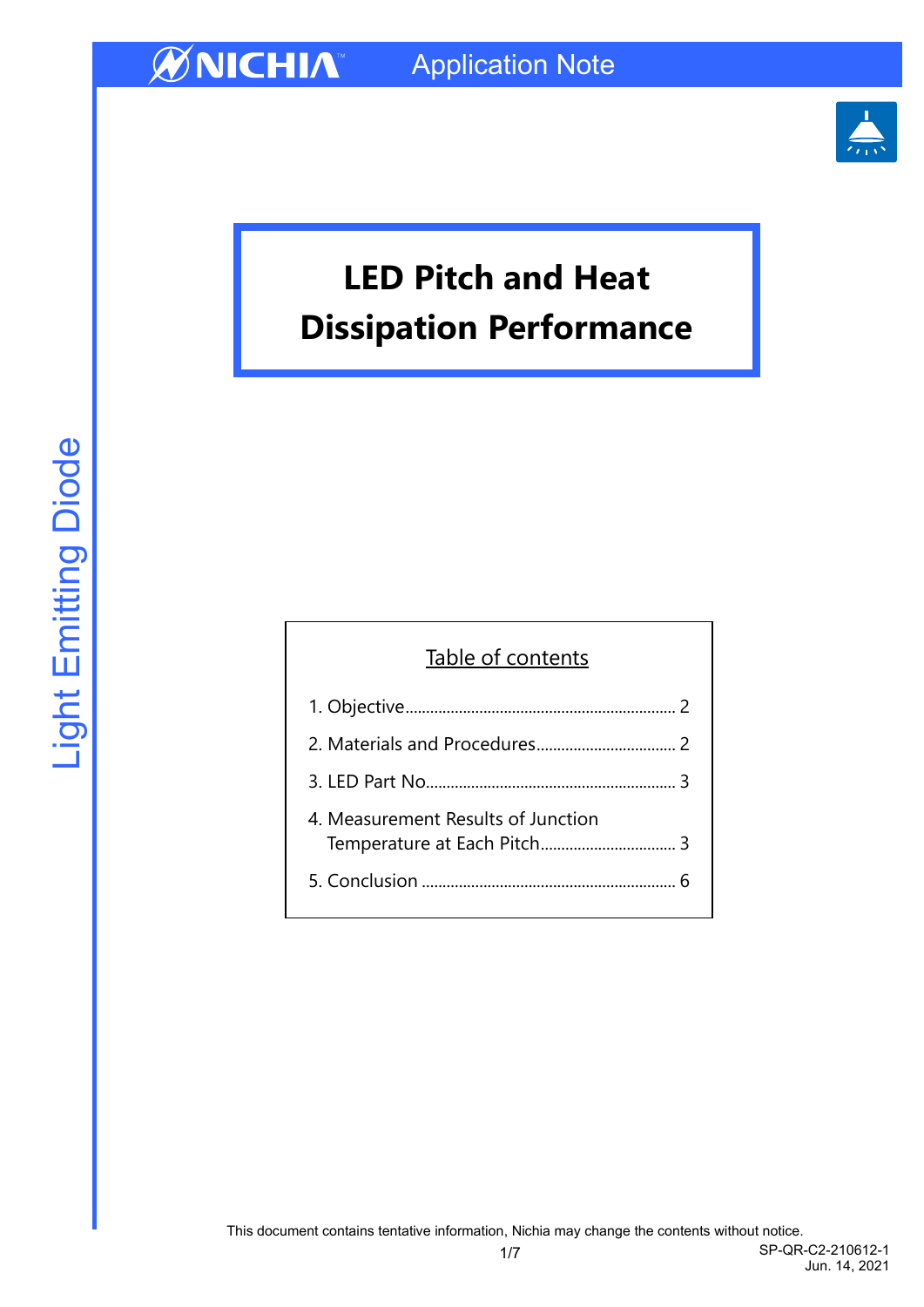# <span id="page-1-0"></span>**1. Objective**

Multiple LEDs are generally mounted on a board for the desired light output, as panel light and illumination for facilities.

Operating a single LED generates high heat; all the more heat is generated when multiple LEDs are mounted on a board, leading to the decrease in their lifetimes. This is because the junction temperature  $(T_J)$  increases in each LED by mutual interaction.

Minimizing  $T_J$  equates to better thermal management, allowing for a longer lifetime.

Therefore, LEDs must be mounted with the optimal pitch among them. This document shows the optimal pitch between LEDs by demonstrating some

### configurations.

# <span id="page-1-1"></span>**2. Materials and Procedures**

First, we prepared and used the PCBs as follows (Table 1 and 2).



### Table 1. Circuit Board (FR-4)

# **Board: FR-4 (Copper foil on both surfaces)**

Board Thickness: 1.6mm Copper Foil Thickness: 35µm Reverse Side: Covered with copper foil

# Surface Reverse Side

Table 2. Circuit Board (Aluminum)

**Board: Aluminum (Copper foil on one surface)** Board Thickness: 1.0mm Copper Foil Thickness: 35µm Insulating Layer Thickness: 120µm

Second, we prepared the four configurations with LEDs (3 x 3 pcs.) at different pitches; 10, 20, 30, and 40 mm.

### Table 3. Pitch Pattern

| 10mm Pitch                                    | 20mm Pitch                                       | 30mm Pitch                                    | 40mm Pitch                                        |  |  |  |  |  |  |
|-----------------------------------------------|--------------------------------------------------|-----------------------------------------------|---------------------------------------------------|--|--|--|--|--|--|
| - EMERNE ENE ENEXUE ENEXUE 24 5 121 12        |                                                  | <b>SWESHEEMEENEEREEREENEEREEREE</b>           | <b>ENEXUESES ENEXUES ENEXUES ENTIRES</b>          |  |  |  |  |  |  |
| <b>CONSUMERSE ENTERT ENEXUE ENTIRE ENTIRE</b> | <b>ENERGENEERS SHESHESHESHESHESHESHE</b>         |                                               | <b>INE (@), ENEXUE ENEXUE (INE ENEXUES)</b>       |  |  |  |  |  |  |
| END 2ND END 2ND 2ND 2ND 2ND 2ND 2ND 2ND 2ND   | <b>BREWLEREERE ENTIRE DATA CARD DATA ENTIRE</b>  | ENTERTIO ANNESEE DESINERS (OCTAVES)           | <b>BUD DAE END YN DIAD DAE DAE END 100 101 11</b> |  |  |  |  |  |  |
| ENTEREZALENEZAE DAE DAE DAE ENE ENEZHI        | <b>BREEKEERS &amp; CARL CARRIERS CONTRACTOR</b>  | 242242242342362342342342342332303             |                                                   |  |  |  |  |  |  |
| <b>BUSINESSES OF CALCULUS ENTERED IN</b>      | <b>SHEAMERNESSEEHEDICESSEEHEDICESS</b>           | ENTERTAINE SHEEKEENE SAE ENT SAE SAS SAE      | <b>BASEAS DATA EXECUTIVE EN EN EN EN EN</b>       |  |  |  |  |  |  |
| ENSENSEMENT OF COLUMN ENTERED                 | <b>ENESSEED OF SHEED, ENELD; CHEENEENE</b>       | ENTERTO (TRESPETO ENTERTO DE TRESPE           | <b>SHEID I SHEEHEEHEED SENTENT SHEEHEED</b> 20    |  |  |  |  |  |  |
| . 20221212121210210210210210210210210         | ENE ENEXUEENE ENE ENE ENE ENE ENE ENE ENE        | <b>ENTERE ENE ENE ENE ENE ENE ENE ENE ENE</b> | ENERGERNEDEEDEERE ENERGEDIGE ENERG                |  |  |  |  |  |  |
| -ENSINESSESSION 101101101101101               | <b>SAS SAS SAS 10: 3x110: 1x110: 2x111111111</b> | <b>SHEEHEEHEEHEEHEEHEEHEEHEEHE</b>            | 080000000000000000000000000000                    |  |  |  |  |  |  |
| --------------------------------              | <b>BALLALIALIALIALIALIALIALIALIALIA</b>          | ENTERT SOLENE SHELOLENE SHELOLENE SHE         | <b></b>                                           |  |  |  |  |  |  |
| ---------------------------------             | ENERGEENE ENE EN ET EN ET EN ET EN ET EN E       |                                               | <b><i>BRETOLERE ERE LOC EN EN EN ELOCEN</i></b>   |  |  |  |  |  |  |
| -INITALIALINI SALSALIALINI SALSALINI          | 202202202202202202202202202202202                |                                               |                                                   |  |  |  |  |  |  |

2/7 SP-QR-C2-210612-1 This document contains tentative information, Nichia may change the contents without notice.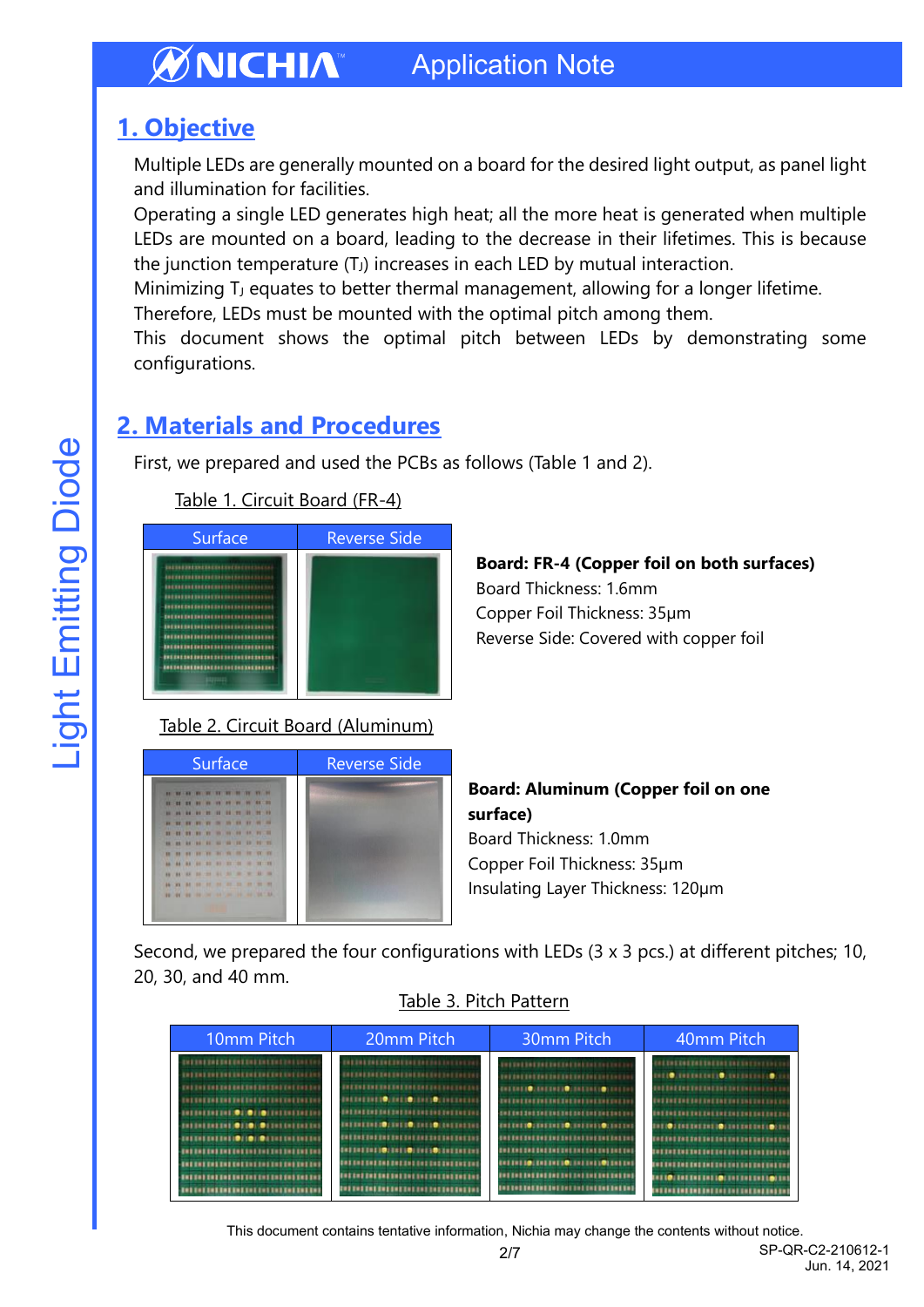Then, the LEDs on each PCB were operated for 15 minutes. Finally, we measured  $T_J$  of the LED at the center (cf. Table 4).

Application Note

|                                     | <b>1228238238228</b>                              |  |     |  |  |  |             |             |  |  |   |     |  |  |  |
|-------------------------------------|---------------------------------------------------|--|-----|--|--|--|-------------|-------------|--|--|---|-----|--|--|--|
| <b><i>BASSASSMSSASSMSSASSMS</i></b> |                                                   |  |     |  |  |  |             |             |  |  |   |     |  |  |  |
|                                     | <b></b>                                           |  |     |  |  |  | , <b></b> , |             |  |  |   |     |  |  |  |
|                                     | <b><i><u><b>HIBITITI</b></u></i></b>              |  |     |  |  |  |             |             |  |  |   |     |  |  |  |
|                                     |                                                   |  | 381 |  |  |  |             | <b>E BI</b> |  |  | ٠ |     |  |  |  |
|                                     | <b>LEILIONES</b>                                  |  |     |  |  |  |             |             |  |  |   |     |  |  |  |
|                                     | <b><i>BELLEL DE LA EN</i></b>                     |  |     |  |  |  |             |             |  |  |   |     |  |  |  |
|                                     | <b>02 ENS SWEENE ENS SUE EN</b>                   |  |     |  |  |  |             |             |  |  |   |     |  |  |  |
|                                     | <b><i>USED CONTRESSING</i></b>                    |  |     |  |  |  |             |             |  |  |   | 101 |  |  |  |
|                                     | <b><i>BOX 202 202 2N1 2N1 2N1 2N1 2N2 2N3</i></b> |  |     |  |  |  |             |             |  |  |   |     |  |  |  |
|                                     | ZO S BAS BUS SUS DIE 200 DAG DAS SAS SUS          |  |     |  |  |  |             |             |  |  |   |     |  |  |  |

### Table 4. LED at the Center

# <span id="page-2-0"></span>**3. LED Part No.**

**ØNICHIA** 

We demonstrated the configurations by using the five models below:

| Part No. | Part No.       | Part No.     | Part No.           | Part No.         |
|----------|----------------|--------------|--------------------|------------------|
| NVSxx19B | <b>NS9x383</b> | NF2x757AR-V1 | <b>NS2x757A-V1</b> | <b>NS2x157AR</b> |
|          |                |              |                    |                  |

# <span id="page-2-1"></span>**4. Measurement Results of Junction Temperature at Each Pitch**

### **4.1 Part No. NVSxx19B**

Figure 1 shows the T<sub>J</sub> measurement results at 1.0W ( $I_F$ =350 mA) and 2.0W ( $I_F$ =650 mA) with the specified pitches. When FR-4 is used, the junction temperature is less affected by the pitch at more than 20 mm at 1.0W, and at more than 30 mm at 2.0W. On the other hand, when the aluminum board is used, the junction temperature is less affected by the pitch at more than 20 mm.





This document contains tentative information, Nichia may change the contents without notice.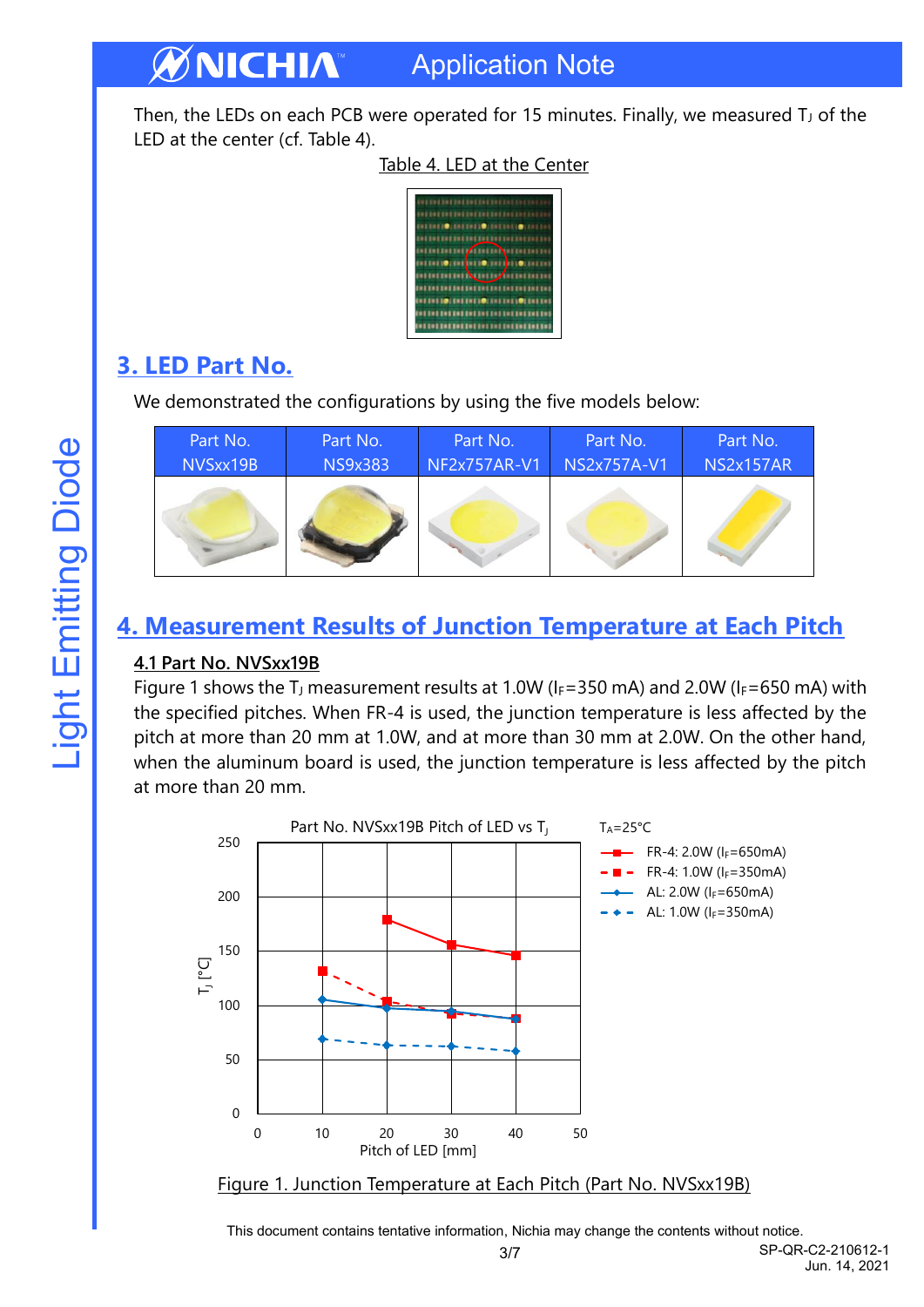### **4.2 Part No. NS9x383**

Figure 2 shows the T<sub>J</sub> measurement results at 0.6W ( $I_F$ =200 mA) and 1.0W ( $I_F$ =350 mA) with the specified pitches. When FR-4 is used, the junction temperature has less interaction at more than 20 mm both at 0.6W and 1.0W. On the other hand, when the aluminum board is used, the junction temperature is less affected even by the pitch at 10 mm, enabling LEDs to be mounted by the narrow pitch.



Figure 2. Junction Temperature at Each Pitch (Part No. NS9x383)

### **4.3 Part No. NF2x757AR-V1**

Figure 3 shows the T<sub>J</sub> measurement results at 0.6W ( $I_F$ =100 mA) and 0.9W ( $I_F$ =150 mA) with the specified pitches. When FR-4 is used, the junction temperature has less interaction at more than 20 mm both at 0.6W and 0.9W. On the other hand, when the aluminum board is used, the junction temperature is less affected even by the pitch at 10 mm, enabling LEDs to be mounted by the narrow pitch.



This document contains tentative information, Nichia may change the contents without notice.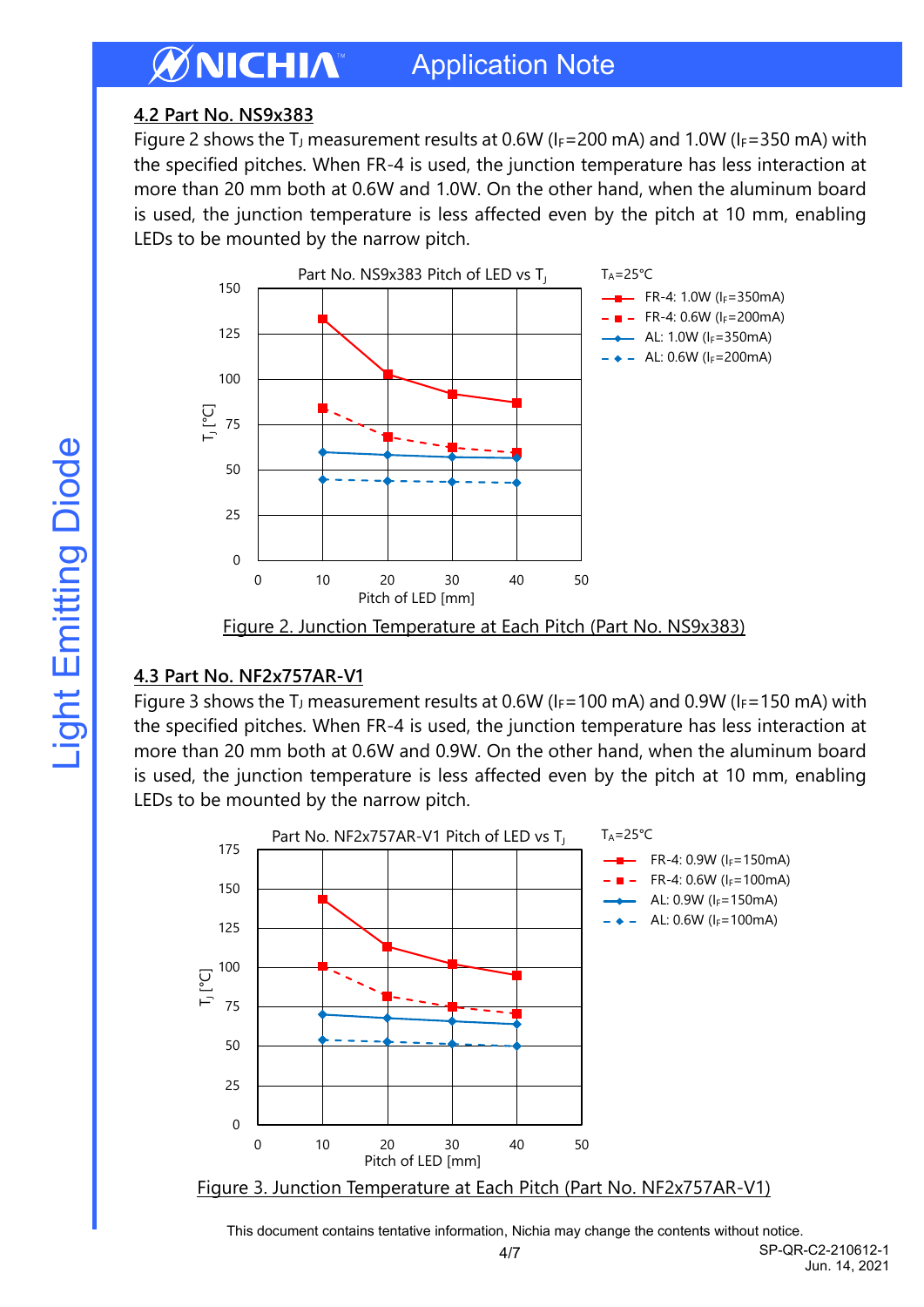### **4.4 Part No. NS2x757A-V1**

Figure 4 shows the T<sub>J</sub> measurement results at 0.2W ( $I_F=65$  mA) and 0.45W ( $I_F=150$  mA) with the specified pitches. When FR-4 is used, the junction temperature has less interaction at more than 10 mm at 0.2W and at more than 20 mm at 0.45W. On the other hand, when the aluminum board is used, the junction temperature is less affected even by the pitch at 10 mm , enabling LEDs to be mounted by the narrow pitch.



Figure 4. Junction Temperature at Each Pitch (Part No. NF2x757A-V1)

### **4.5 Part No. NS2x157AR**

Figure 5 shows the T<sub>J</sub> measurement results at 0.2W ( $I_F=40$  mA) and 0.4W ( $I_F=75$  mA) with the specified pitches. When FR-4 is used, the junction temperature has less interaction at more than 10 mm at 0.2W and at more than 20 mm at 0.4W. On the other hand, when the aluminum board is used, the junction temperature is less affected even by the pitch at 10 mm, enabling LEDs to be mounted by the narrow pitch.



Figure 5. Junction Temperature at Each Pitch (Part No. NS2x157AR)

This document contains tentative information, Nichia may change the contents without notice.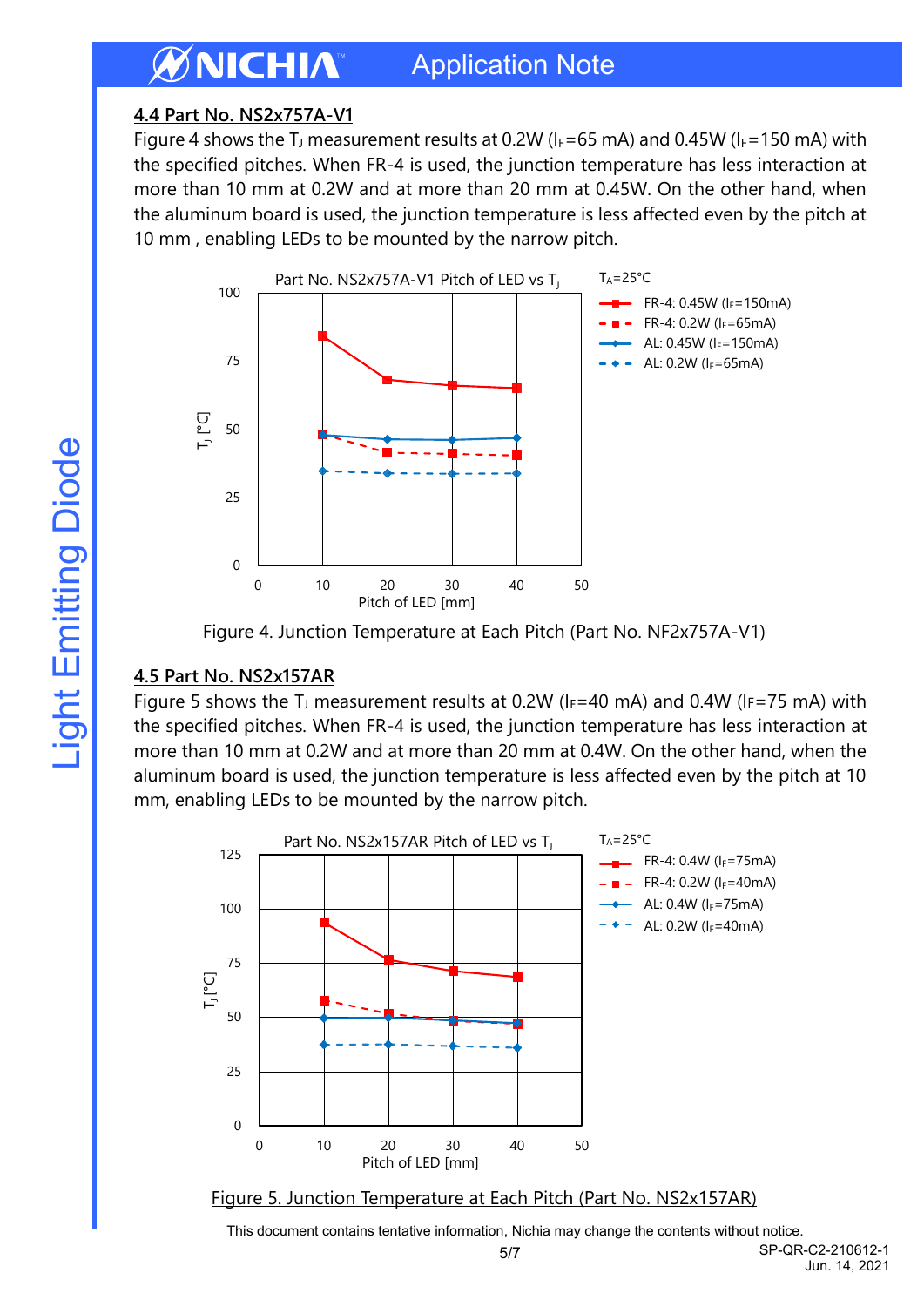# <span id="page-5-0"></span>**5. Conclusion**

As shown in the measurement data, the optimal pitch and  $T_J$  depend on the output current (W). Therefore, the optimal pitch between LEDs needs to be designed at every output current (W).

To achieve high quality performance, it is necessary to package LEDs based on the verification results of the optimal pitch and T<sub>J</sub>.

Please use this document as reference, since the measurement data varies depending on LED model and usage conditions/environment at customer sites.

Jun. 14, 2021